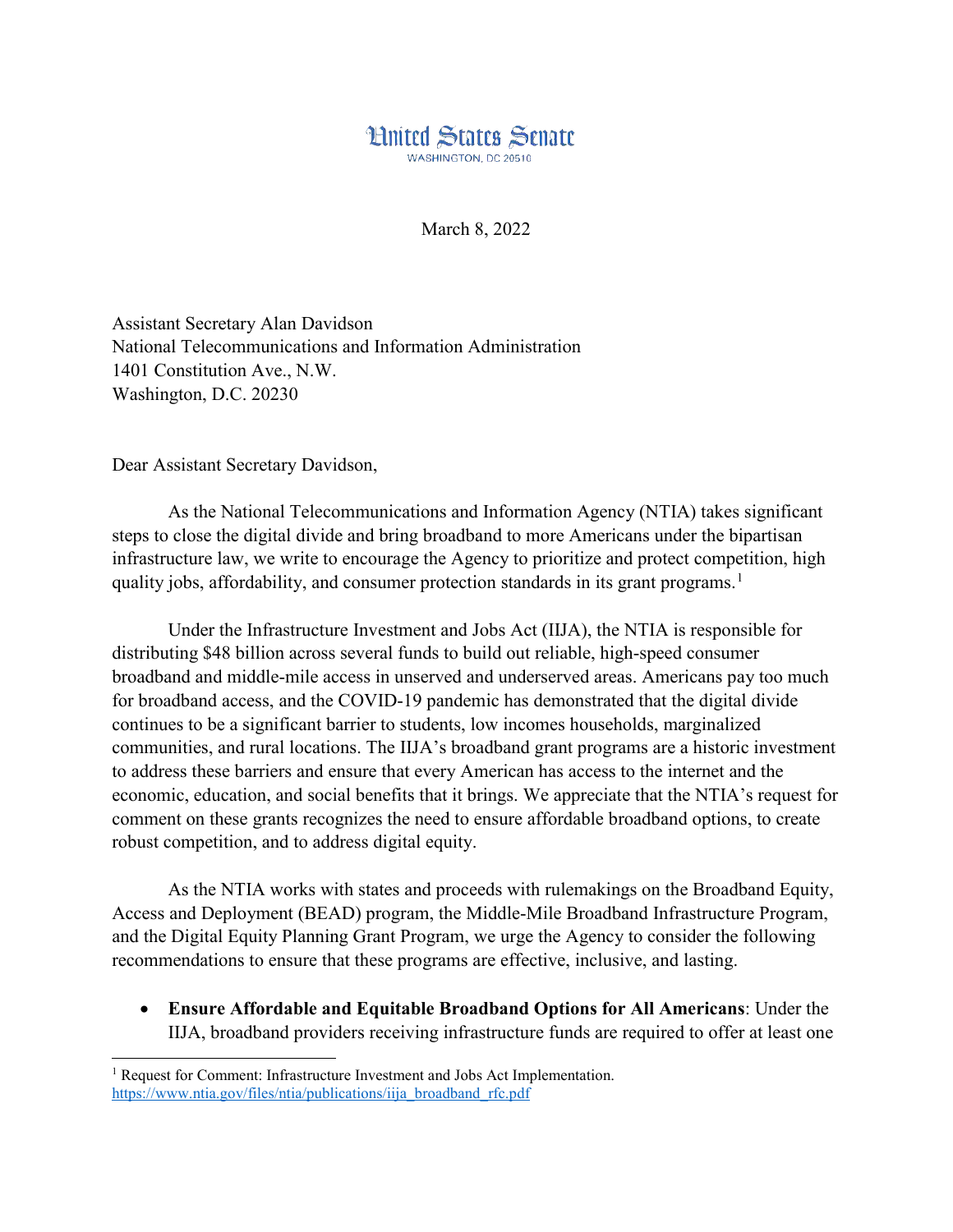low-cost option. We encourage the NTIA to use its rulemaking on low cost options to ensure that affordable broadband is readily-accessible for all Americans that need the assistance. The NTIA can build on the progress made elsewhere: over the past decade, Congress and the Federal Communications Commission have worked to expand access to broadband and telephone services through making sure that individuals on Pell Grants, veterans, the National School Lunch program, and other assistance programs qualify for the FCC's Lifeline and Affordable Connectivity Program. We share the recommendation of Open Technology Institute (OTI), the Leadership Conference on Civil and Human Rights, and others to consider using those programs as a model. In particular, the NTIA could require participation in the FCC's assistance programs as a condition of receiving funds under BEAD funding, and coordinate with the FCC on its forthcoming rules addressing digital discrimination and broadband consumer labels.<sup>[2](#page-1-0)</sup>

## • **Promote Competition through Wholesale and Nondiscriminatory Access**

**Requirements**: Competition in the market is a vital means to lower costs for consumers and improve services – a principle that is especially true in the broadband market. The new infrastructure supported under the NTIA's programs will be in unserved and underserved areas that broadband providers have not been able or willing to invest in previously, meaning that grant recipients are unlikely to face future market competition. A wholesale requirement is needed to avoid new, taxpayer-funded monopolies—thereby offering a competitive option to small and rural businesses. Moreover, the use of nextgeneration wireless technologies (such as 5G and fixed wireless) in unserved communities will require access to high performance middle mile networks to carry traffic. The wireless market has shown that wholesale markets can give rise to companies that compete for traditionally unserved and underserved communities, such as immigrant communities and individuals on the Lifeline program. The NTIA should encourage competition in unserved and underserved areas and ensure that innovative competitors can access those areas. We agree with the Benton Institute for Broadband & Society, OTI, INCOMPAS, and others that NTIA should incentivize or require the adoption of wholesale or nondiscriminatory access requirements on infrastructure built through federal investment to ensure robust competition, especially for grants on middle-mile and transit infrastructure.<sup>[3](#page-1-1)</sup> NTIA should also coordinate with the FCC's recent actions to ensure competitive access to apartment buildings, public housing, and other multi-tenant environments.

l

<span id="page-1-0"></span><sup>2</sup> Comments to NTIA on Broadband Programs from New America's Open Technology Institute. [https://newamericadotorg.s3.amazonaws.com/documents/Attachment1\\_.IIJAImplementationComments\\_OTI.pdf](https://newamericadotorg.s3.amazonaws.com/documents/Attachment1_.IIJAImplementationComments_OTI.pdf)

<span id="page-1-1"></span><sup>&</sup>lt;sup>3</sup> Comments to NTIA on Broadband Programs from the Benton Institute for Broadband & Society. <https://www.benton.org/sites/default/files/BENTONINSTITUTEIIJACOMMENTS4feb2022.pdf> Comments to NTIA on Broadband Programs from INCOMPAS. [https://www.incompas.org//Files/filings/2022/02-](https://www.incompas.org/Files/filings/2022/02-04-22%20INCOMPAS%20Comments-%20NTIA%20IIJA%20Broadband%20Programs%20(Docket%20NTIA-2021-0002).pdf) [04-22%20INCOMPAS%20Comments-%20NTIA%20IIJA%20Broadband%20Programs%20\(Docket%20NTIA-](https://www.incompas.org/Files/filings/2022/02-04-22%20INCOMPAS%20Comments-%20NTIA%20IIJA%20Broadband%20Programs%20(Docket%20NTIA-2021-0002).pdf)[2021-0002\).pdf](https://www.incompas.org/Files/filings/2022/02-04-22%20INCOMPAS%20Comments-%20NTIA%20IIJA%20Broadband%20Programs%20(Docket%20NTIA-2021-0002).pdf)